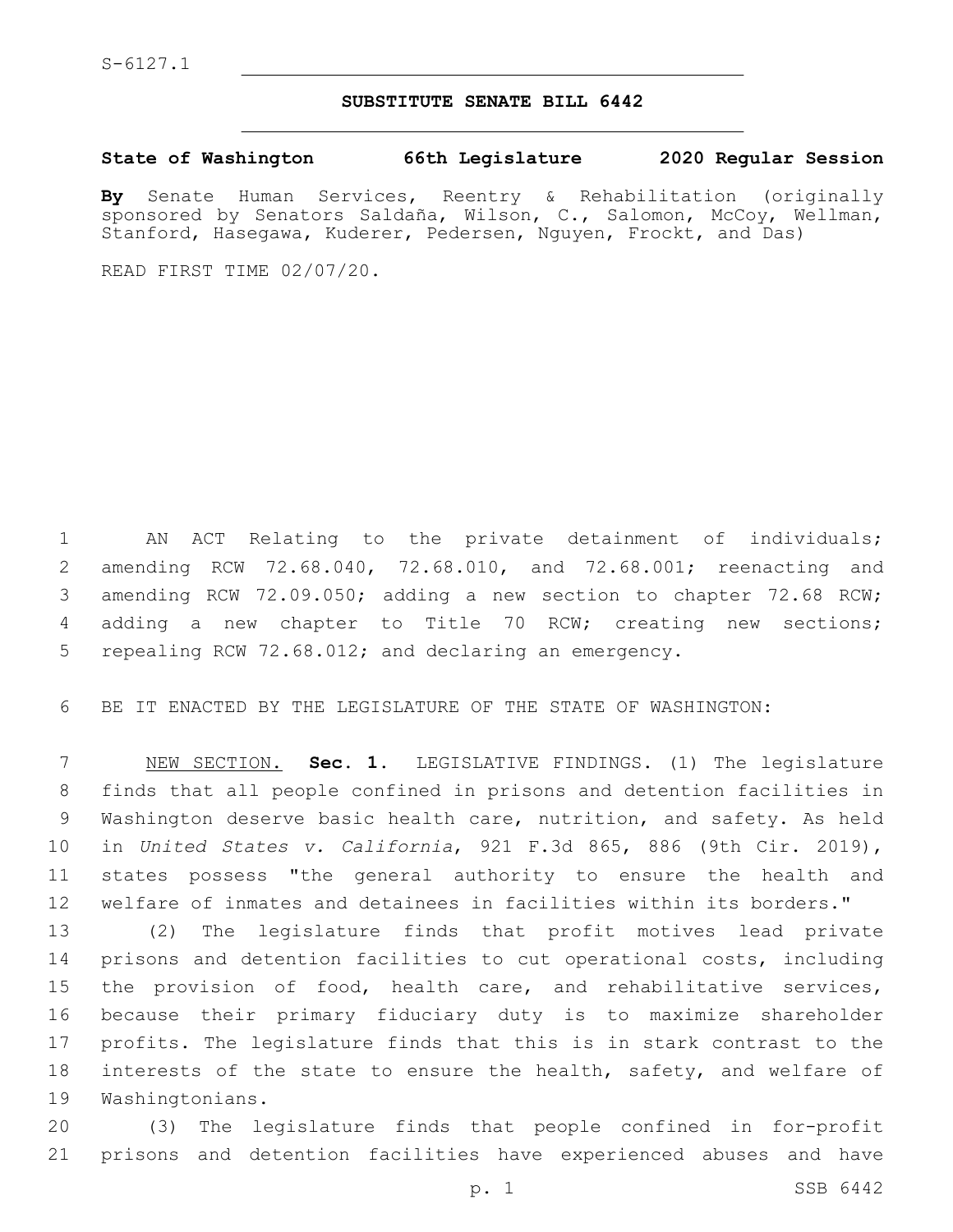been confined in dangerous and unsanitary conditions. Safety risks and abuses in private prisons and detention facilities at the local, state, and federal level have been consistently and repeatedly 4 documented. The United States department of justice office of the inspector general found in 2016 that privately operated prisons "incurred more safety and security incidents per capita than comparable BOP (federal bureau of prisons) institutions." The office of inspector general additionally found that privately operated prisons had "higher rates of inmate-on-inmate and inmate-on-staff assaults, as well as higher rates of staff uses of force."

 (4) The legislature finds that private prison operators have cut costs by reducing essential security and health care staffing. The sentencing project, a national research and advocacy organization, found in 2012 that private prison staff earn an average of five thousand dollars less than staff at publicly run facilities and receive almost sixty hours less training. The office of inspector general also found that people confined in private facilities often failed to receive necessary medical care and that one private prison went without a full-time physician for eight months.

 (5) The legislature finds that private prisons and detention facilities are less accountable for what happens inside those facilities than state-run facilities, as they are not subject to the freedom of information act under 5 U.S.C. Sec. 552 or the Washington 24 public records act under chapter 42.56 RCW.

 (6) The legislature finds that at least twenty-two other states have stopped confining people in private for-profit facilities.

 (7) Therefore, it is the intent of the legislature to prohibit the use of private prisons and detention facilities in Washington 29 state.

# **PART I PRIVATE DETENTION FACILITIES**

 NEW SECTION. **Sec. 101.** DEFINITIONS. The definitions in this section apply throughout this chapter unless the context clearly requires otherwise.

 (1) "Detention facility" means any facility in which persons are incarcerated or otherwise involuntarily confined for purposes including prior to trial or sentencing, fulfilling the terms of a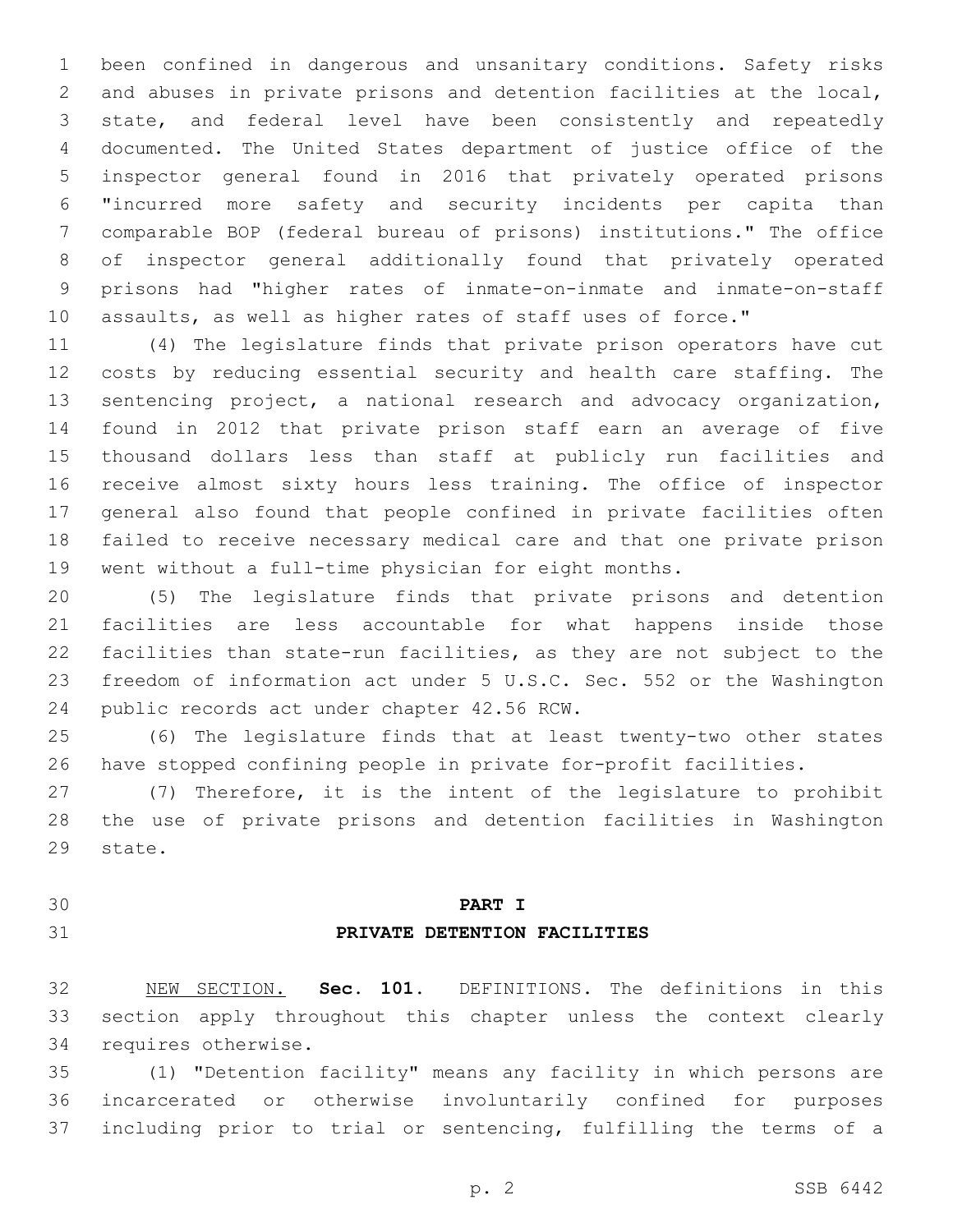sentence imposed by a court, or for other judicial or administrative 2 processes or proceedings.

 (2) "Private detention facility" means a detention facility that is operated by a private, nongovernmental entity and operating pursuant to a contract or agreement with a federal, state, or local 6 governmental entity.

 (3) "Operate" includes owning, leasing, managing, or controlling some or all of the functions of a detention facility, regardless of the underlying ownership of the facility or land upon which the 10 facility is located.

 NEW SECTION. **Sec. 102.** PROHIBITION ON PRIVATE INCARCERATION. (1) Except as provided in subsections (2) and (3) of this section, no person, business, or state or local governmental entity shall operate a private detention facility within the state or utilize a contract with a private detention facility.

 (2) A private detention facility that is operating pursuant to a valid contract with a governmental entity that was in effect prior to January 1, 2020, may remain in operation for the duration of that contract, not to include any extensions or modifications made to, or 20 authorized by, that contract.

 (3) In accordance with the legislative findings in section 1 of this act, this section does not apply if the involuntary confinement is at:

 (a) A facility providing rehabilitative, counseling, treatment, mental health, educational, or medical services to juveniles who are 26 subject to chapter 13.04 RCW;

 (b) A facility operating pursuant to an agreement for a 28 consortium of counties under RCW 13.04.035;

 (c) A facility providing evaluation and treatment or forensic services to a person who has been civilly detained or is subject to an order of commitment by a court pursuant to chapter 10.77, 71.05, 32 71.09, or 71.34 RCW;

 (d) A facility licensed or required to be licensed pursuant to the following: Assisted living facilities under chapter 18.20 RCW; nursing homes under chapter 18.51 RCW; adult family homes under chapter 70.128 RCW; soldiers' homes under chapter 72.36 RCW; residential habilitation centers under chapter 71A.20 RCW; enhanced services facilities under chapter 70.97 RCW; or secure community 39 transition facilities under chapter 71.09 RCW;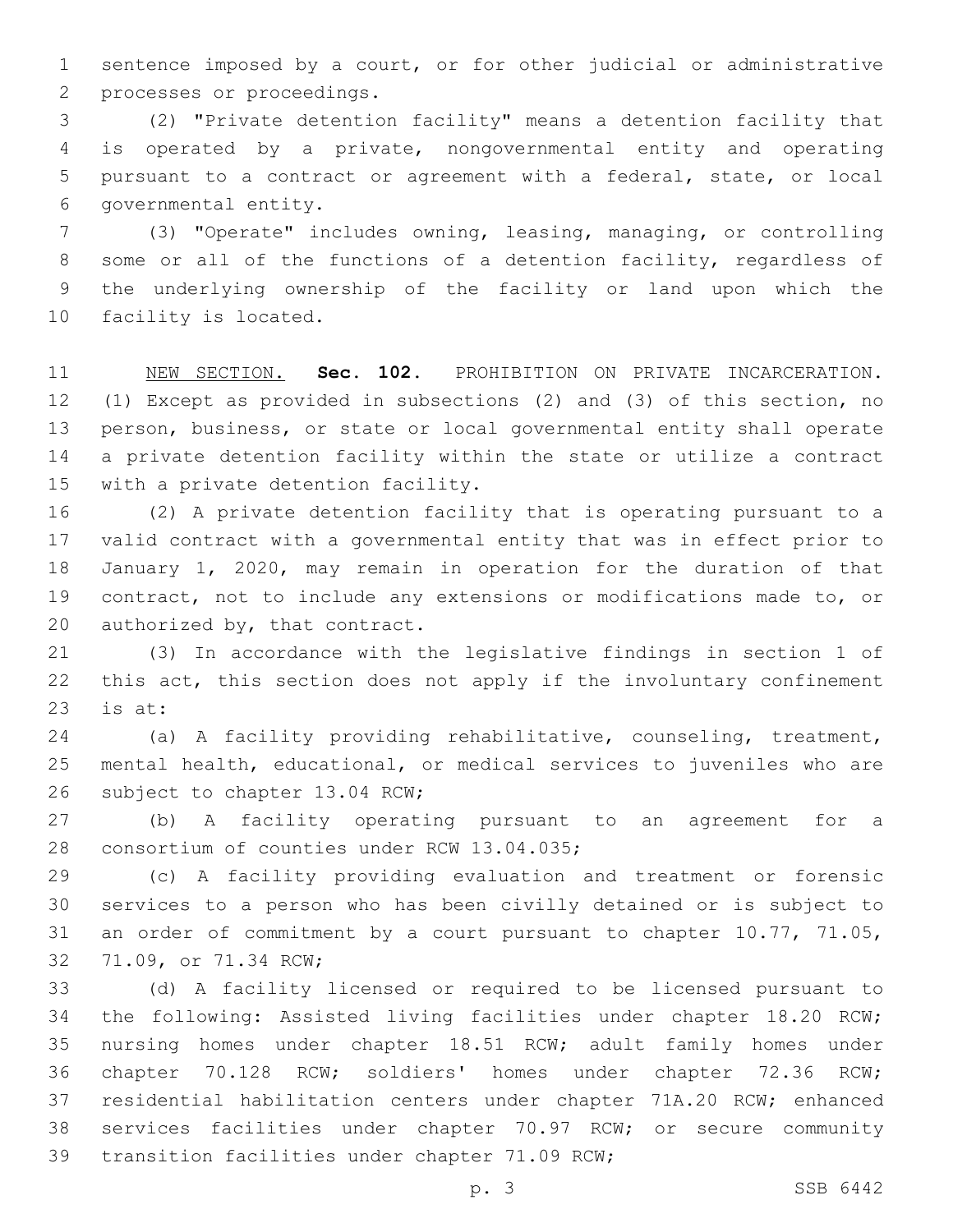(e) A facility used for the quarantine or isolation of persons for public health reasons pursuant to RCW 43.20.050;

(f) A facility used for work release under chapter 72.65 RCW; or

 (g) A facility owned and operated by federally recognized tribes 5 and contracting with a government.

## **PART II**

## **STATE CONTRACTING WITH PRIVATE CORRECTIONAL ENTITIES**

 NEW SECTION. **Sec. 201.** A new section is added to chapter 72.68 9 RCW to read as follows:

 PROHIBITION ON PRIVATE INCARCERATION. (1) Except as provided in subsection (2) of this section and RCW 72.68.010(2), the secretary is prohibited from utilizing a contract with a private correctional 13 entity for the transfer or placement of offenders.

14 (2) This section does not apply to:

 (a) State work release centers, juvenile residential facilities, nonprofit community-based alternative juvenile detention facilities, or nonprofit community-based alternative adult detention facilities that provide separate care or special treatment, operated in whole or 19 in part by for-profit contractors;

 (b) Contracts for ancillary services including, but not limited to, medical services, educational services, repair and maintenance contracts, behavioral health services, or other services not directly related to the ownership, management, or operation of security 24 services in a correctional facility; or

(c) Tribal entities.25

 **Sec. 202.** RCW 72.68.040 and 2012 c 117 s 500 are each amended to 27 read as follows:

28 (1) The secretary may contract with the authorities of the federal government, or the authorities of any state of the United 30 States, ((private companies in other states,)) or any county or city in this state providing for the detention in an institution or jail operated by such entity, for prisoners convicted of a felony in the courts of this state and sentenced to a term of imprisonment therefor in a state correctional institution for convicted felons under the 35 jurisdiction of the department. ((After)) Except as provided in 36 subsection (2) of this section, after the making of a contract under this section, prisoners sentenced to a term of imprisonment in a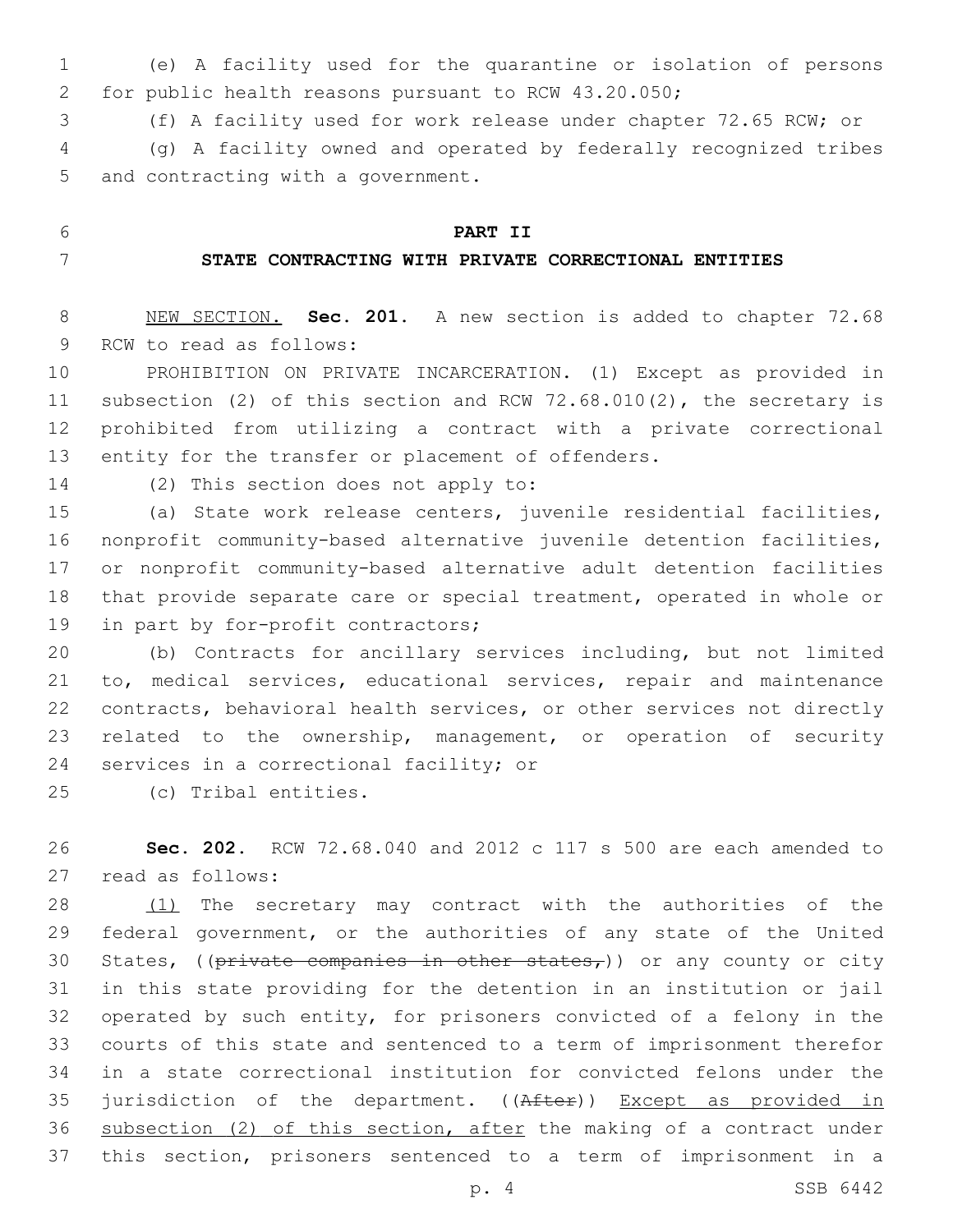state correctional institution for convicted felons may be conveyed by the superintendent or his or her assistants to the institution or jail named in the contract. The prisoners shall be delivered to the authorities of the institution or jail, there to be confined until their sentences have expired or they are otherwise discharged by law, paroled, or until they are returned to a state correctional institution for convicted felons for further confinement.

 (2) A prisoner may not be conveyed to a private correctional entity except under the circumstances identified in RCW 72.68.010(2) or section 201(2) of this act.

 **Sec. 203.** RCW 72.68.010 and 2000 c 62 s 2 are each amended to 12 read as follows:

 (1) Whenever in its judgment the best interests of the state or the welfare of any prisoner confined in any penal institution will be better served by his or her transfer to another institution or to a foreign country of which the prisoner is a citizen or national, the secretary may effect such transfer consistent with applicable federal laws and treaties. The secretary has the authority to transfer 19 offenders between in-state correctional facilities or to out-of-state 20 ((to private or)) governmental institutions if the secretary determines that transfer is in the best interest of the state or the offender. The determination of what is in the best interest of the state or offender may include but is not limited to considerations of 24 overcrowding, emergency conditions, or hardship to the offender. In determining whether the transfer will impose a hardship on the offender, the secretary shall consider: (a) The location of the offender's family and whether the offender has maintained contact with members of his or her family; (b) whether, if the offender has maintained contact, the contact will be significantly disrupted by the transfer due to the family's inability to maintain the contact as a result of the transfer; and (c) whether the offender is enrolled in a vocational or educational program that cannot reasonably be resumed 33 if the offender is returned to the state.

 (2)(a) The secretary has the authority to transfer offenders to an out-of-state private correctional entity only if:

 (i) The governor finds that an emergency exists as a result of a 37 catastrophic incident;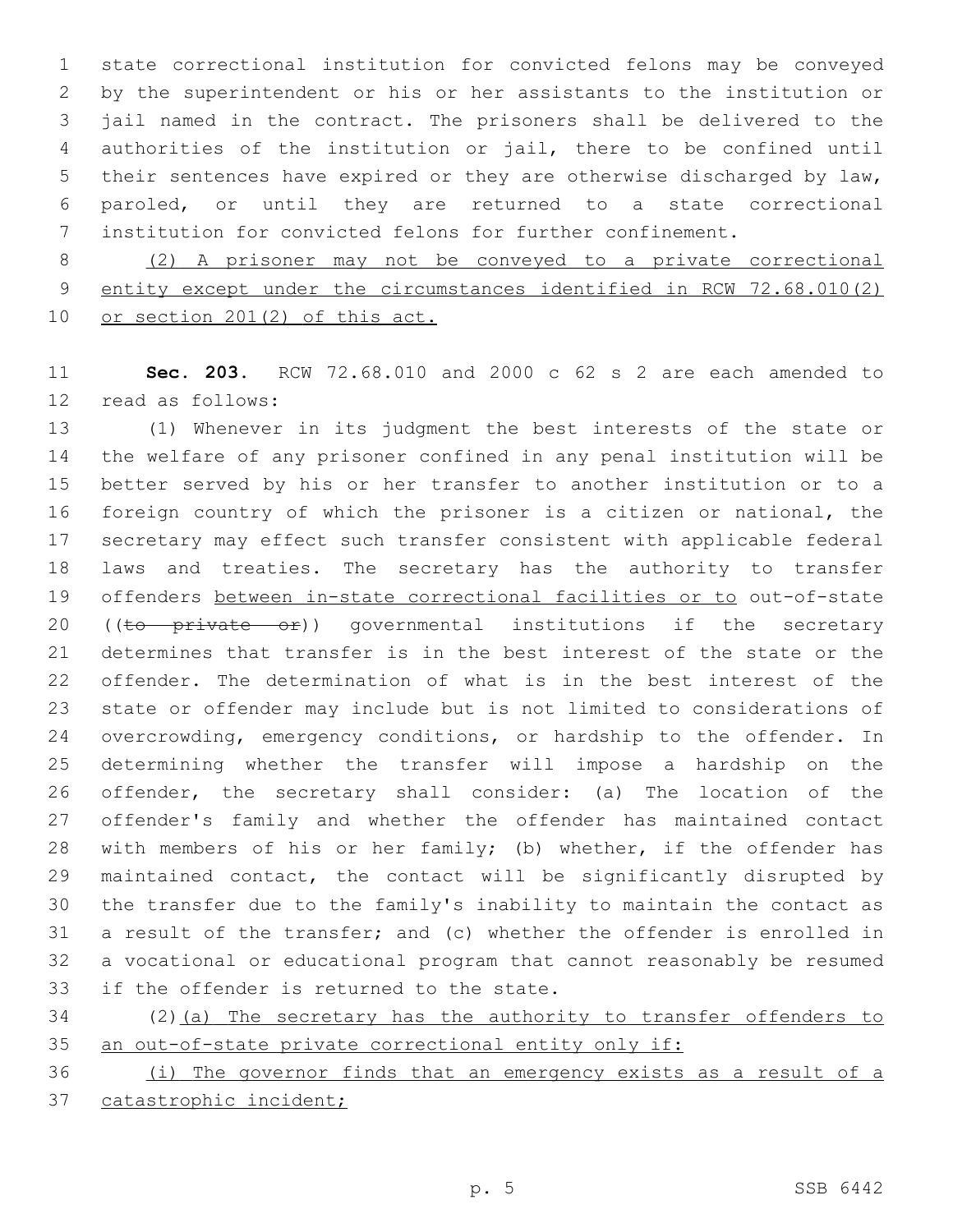(ii) As a result of the catastrophic incident, the population of a state correctional facility exceeds its reasonable, maximum 3 capacity, resulting in safety and security concerns;

 (iii) The governor has considered all other legal options to address capacity, including those pursuant to RCW 9.94A.870;

 (iv) The secretary determines that transfer is in the best 7 interest of the state or the offender; and

 (v) The contract with the out-of-state private correctional entity includes requirements for access to public records to the same 10 extent as if the facility were operated by the department, inmate 11 access to the office of the corrections ombuds, and inspections and visits without notice.

 (b) Should any of these requirements in this subsection not be met, the contract with the private correctional entity shall be terminated.

16 (3) If directed by the governor, the secretary shall, in carrying out this section and RCW 43.06.350, adopt rules under chapter 34.05 RCW to effect the transfer of prisoners requesting transfer to 19 foreign countries.

 **Sec. 204.** RCW 72.09.050 and 1999 c 309 s 1902 and 1999 c 309 s 924 are each reenacted and amended to read as follows:

 The secretary shall manage the department of corrections and shall be responsible for the administration of adult correctional programs, including but not limited to the operation of all state correctional institutions or facilities used for the confinement of convicted felons. In addition, the secretary shall have broad powers 27 to enter into agreements with any federal agency, or any other state, or any Washington state agency or local government providing for the operation of any correctional facility or program for persons convicted of felonies or misdemeanors or for juvenile offenders. Such agreements for counties with local law and justice councils shall be required in the local law and justice plan pursuant to RCW 72.09.300. The agreements may provide for joint operation or operation by the department of corrections, alone, for by any of the other governmental entities, alone. ((Beginning February 1, 1999, the secretary may expend funds appropriated for the 1997-1999 biennium to enter into agreements with any local government or private organization in any other state, providing for the operation of any correctional facility or program for persons convicted of felonies.

p. 6 SSB 6442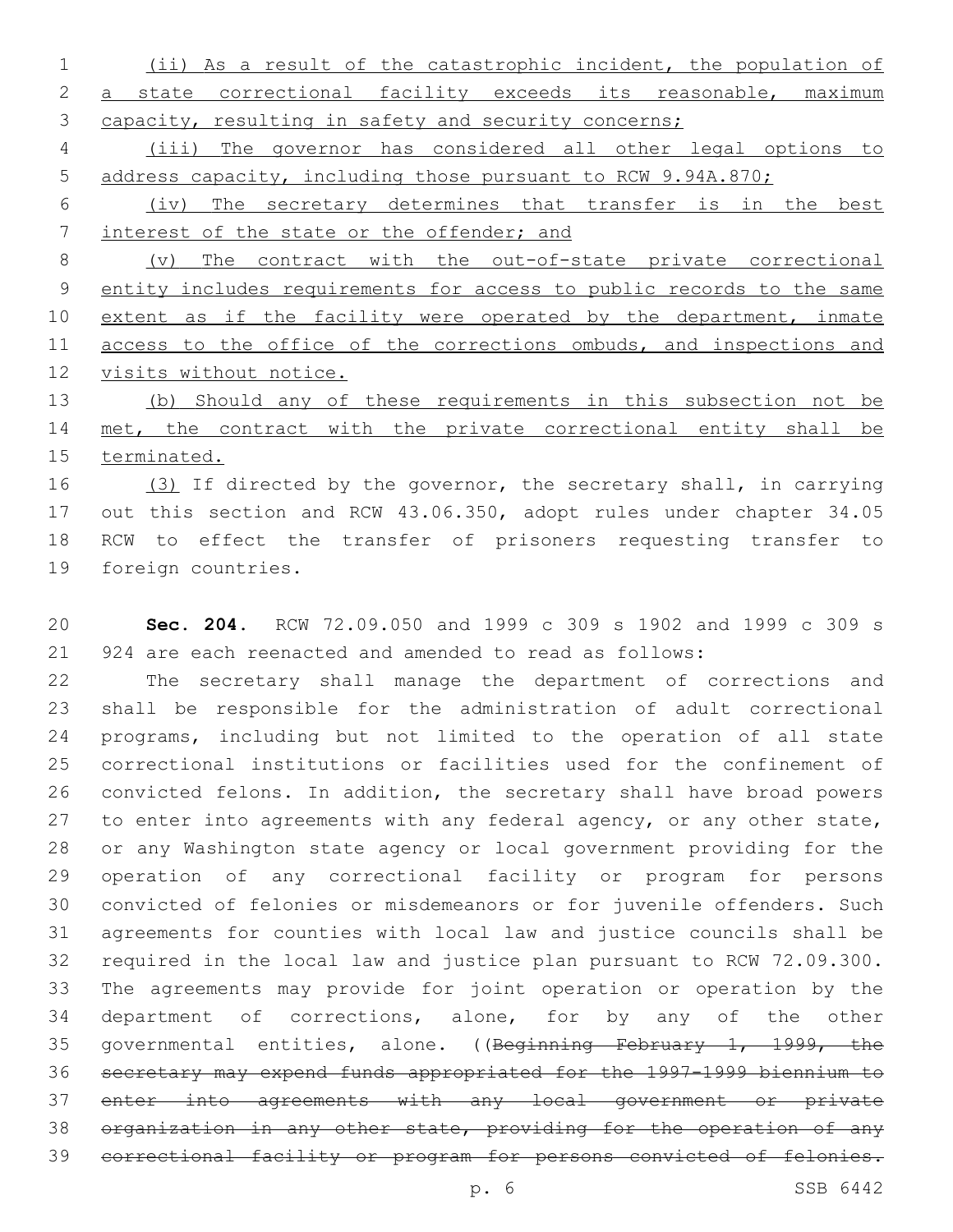Between July 1, 1999, and June 30, 2001, the secretary may expend funds appropriated for the 1999-01 biennium to enter into agreements with any local government or private organization in any other state, providing for the operation of any correctional facility or program 5 for persons convicted of felonies.) The secretary may employ persons to aid in performing the functions and duties of the department. The secretary may delegate any of his or her functions or duties to department employees, including the authority to certify and maintain custody of records and documents on file with the department. The secretary is authorized to promulgate standards for the department of corrections within appropriation levels authorized by the 12 legislature.

 Pursuant to the authority granted in chapter 34.05 RCW, the secretary shall adopt rules providing for inmate restitution when restitution is determined appropriate as a result of a disciplinary 16 action.

 **Sec. 205.** RCW 72.68.001 and 1981 c 136 s 114 are each amended to 18 read as follows: 19 DEFINITIONS. ((As used in this chapter:)) The definitions in this 20 section apply throughout this chapter unless the context clearly requires otherwise. 22  $(1)$  "Department" means the department of corrections( $(+$  and)). (2) "Private correctional entity" means a for-profit contractor 24 or for-profit vendor who provides services relating to the ownership, management, or administration of security services of a correctional

facility for the incarceration of persons.

27 (3) "Secretary" means the secretary of corrections.

# **PART III**

### **CODIFICATION AND CONFORMING AMENDMENTS**

 NEW SECTION. **Sec. 301.** REPEALER. RCW 72.68.012 (Transfer to private institutions—Intent—Authority) and 2000 c 62 s 1 are each repealed.

 NEW SECTION. **Sec. 302.** LIBERAL CONSTRUCTION. This act shall be 34 construed liberally for the accomplishment of the purposes thereof.